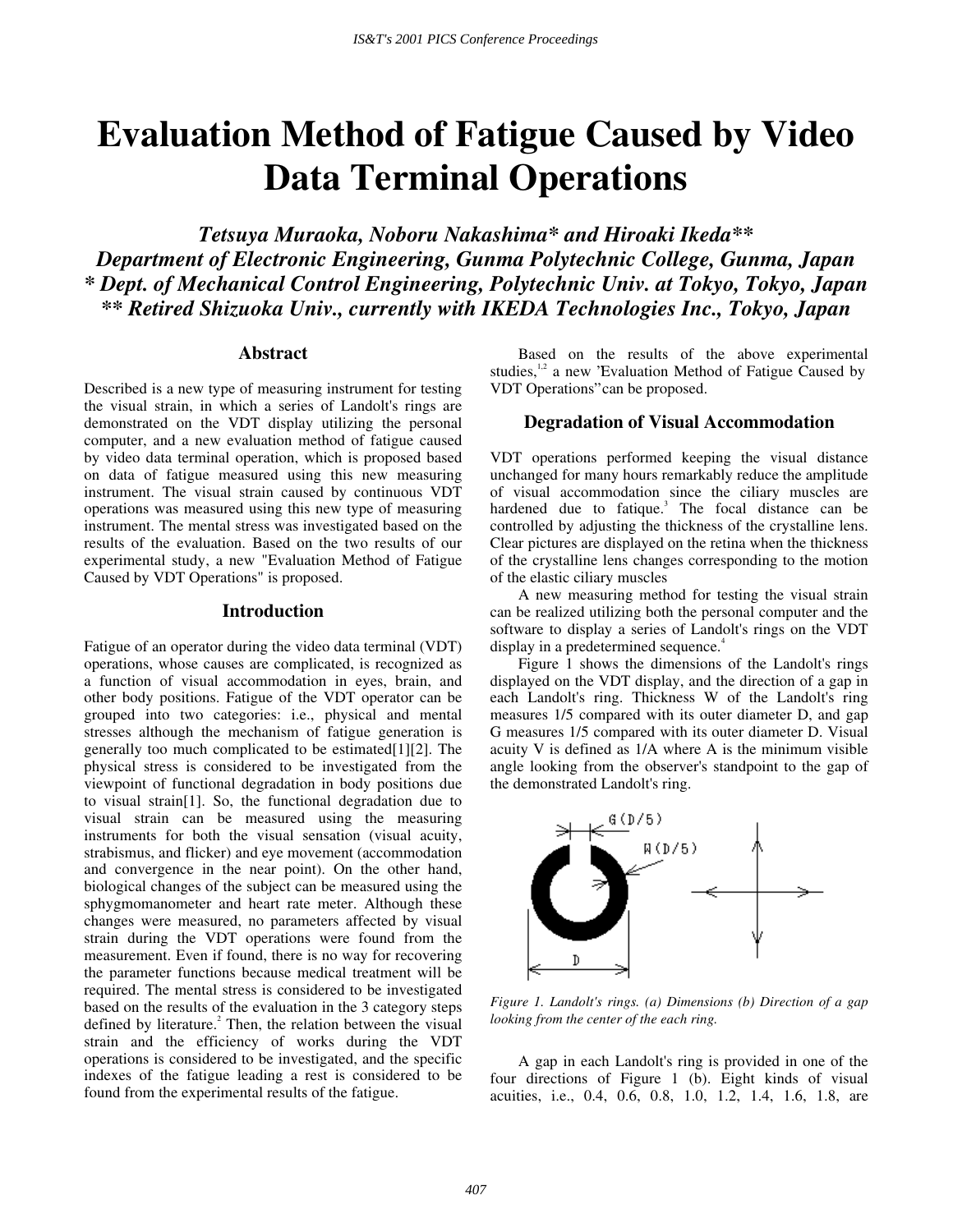assumed for use in the tests. Thirty-two Landolt's rings (4 directions x 8 kinds) are provided for the visual acuity tests. Each Landolt's ring is displayed on the VDT display for a period of 0.1 second. A series of 32 Landolt's rings are successively displayed in 2 second intervals in a descending sequence of visual acuity.<sup>1</sup>

The background to the Landolt's rings on the computer display used for the tests was colored in white with a brightness of  $29.7$  cd/m<sup>2</sup>, and the Landolt's rings were colored in gray with a brightness of  $13.1$  cd/m<sup>2</sup>. The contrast was thus 0.53.

Continuous demonstration of Landolt's rings, as employed in the conventional Landolt's ring board, is not suitable for checking the temporary decrease in the amplitude of the visual accommodation due to fatigue during the VDT operation. The time of demonstration is considered to be in the order of the focusing time of human eyes for this purpose of fatigue test after the human eyes start watching an object. The time of demonstration in each Landolt's ring on the computer display is thus specified as  $0.1$  second.<sup>1</sup>

Figure 2 shows the computer display frame on which only one Landolt's ring is continuously displayed. The ambient light is set at 220 lux, provided that no external light and no external noises are allowed to be input.



*Figure 2. Display frame on which only one Landolt's ring is continuously displayed.* 

When the VDT display is continuously run by the VDT operator for a certain period of time, the VDT operator feels visual strain. At that time, the VDT operator outputs a series of Landolt's rings to check if the VDT operator cannot continue the VDT operations anymore due to the visual strain caused by continuous VDT operations. If the visual acuity is found to be decreased during the test for visual strain, the VDT operator stops the VDT operations immediately.

Figure 3 shows the capability of discriminating the gaps in the Landolt's rings. This mode of capability decreases with the elapsing of time during the continuous VDT operations for the TFT-LCD. When the VDT operations continue for 90 minutes, the discrimination goes to less than 90% compared with that which is measured before the start of the VDT operations.



*Figure 3. Averages and 95% confidence intervals of the decrease in measured visual accommodation obtained from TFT-LCD.* 

Figure 4 shows the capability of discriminating the gaps in the Landolt's rings. This mode of capability decreases with the elapsing of time during the continuous VDT operations for the CRT display. When the VDT operations continue for 90 minutes, the discrimination goes to less than 70% compared with that which is measured before the start of the VDT operations.

From Figures 3 and 4, we can find that visual strain is caused by continuous VDT operations for more than 90 minutes regardless of the type of the display.

## **Visual Strain and Efficiency of Work**

If the efficiency of works during the VDT operations decrease with visual strain is to be considered in the next step of this study. If the VDT operator feels fatigue during the VDT operations, the fatigue will suppress the performance of the VDT operations, and a human body will feel fatigue. The efficiency of works obtained during the VDT operations in each display type is shown in Fig. 5. If the VDT operations are continued under the stressed conditions, fatigue will be accumulated in the human body.<sup>5</sup>



*Figure 4. Averages and 95% confidence intervals of the decrease in measured visual accommodation obtained from CRT display.*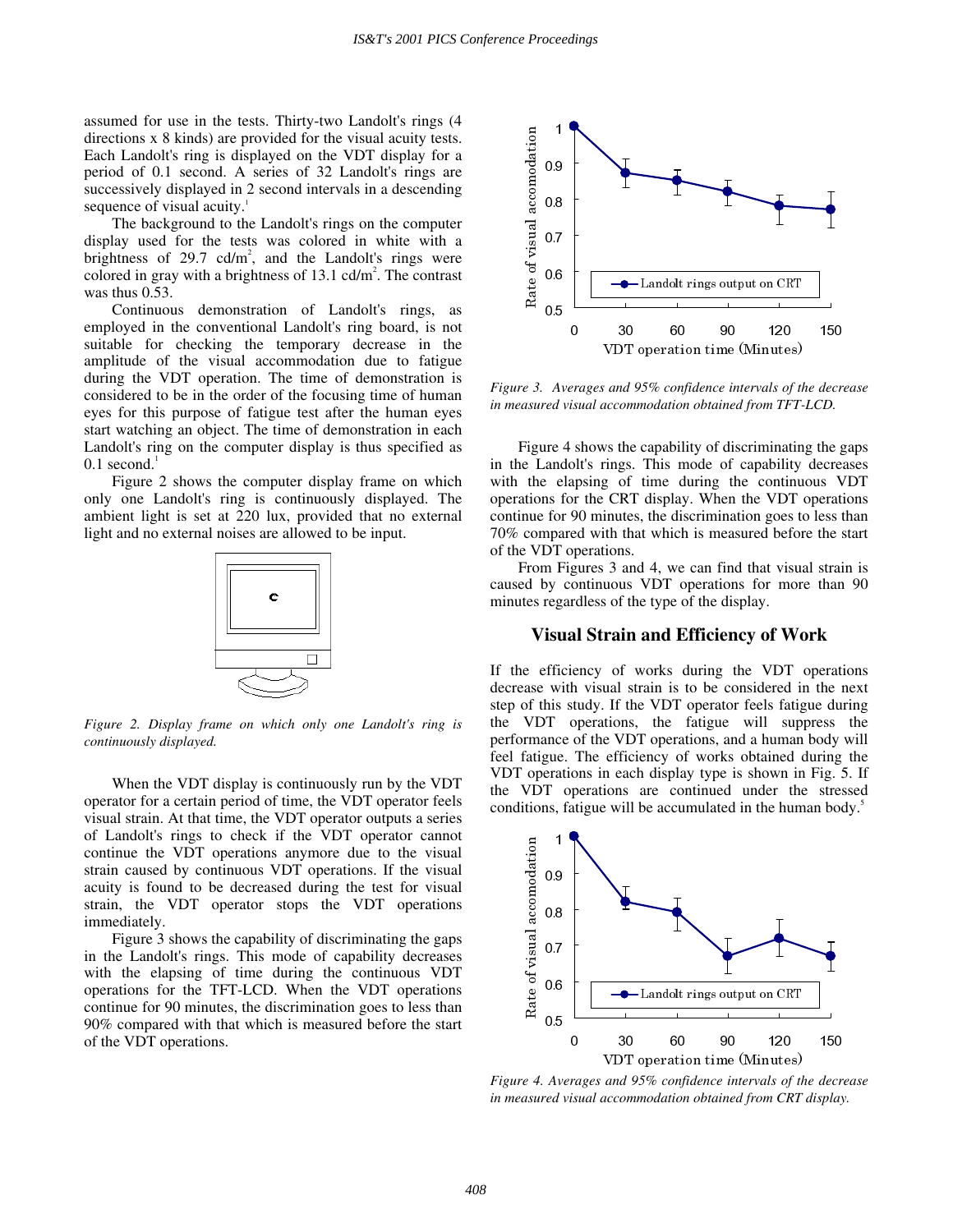#### **Subjective Evaluation of Fatigue**

The results of evaluation obtained in accordance with the above 3 category steps refers to the body position where the fatigue is caused by the VDT operations, and the relation between them will be investigated. The specific indexes of the fatigue, leading to take a rest, will be proposed based on the results of evaluation of fatigue.<sup>2</sup>

#### **Subjective Evaluation of Fatigue in accordance with 3 Category Steps**

After the VDT operations, fatigue was tested for the subjects utilizing the TFT-LCD and CRT in accordance with the following 3 category steps. $4,6$ 

(1)No fatigue felt.

(2)Fatigue felt.

(3)Fatigue felt too much to continue the VDT operations.



*Figure 5. Efficiency of works obtained during the VDT operations.* 

Figure 6 shows fatigue in percentage for twenty subjects after the completion of the VDT operations. Fatigue is given in 3 category steps. Fatigue in each category step was changed with time depending on the display type, and the mode of change of fatigue with time is characterized by the display type. For instance, category (2) has its peak in the time range of 60 to 120 minutes for the TFT-LCD, and in the time range of 90 to 150 minutes for the CRT.

Based on the results of the measurement of psychological fatigue in terms of the time of VDT operations when the TFT-LCD and CRT were respectively used, the time of continuous VDT operations was determined to be 60 to 120 minutes. For both types of VDT operations, physical conditions of the subjects might be affected by the time at which fatigue begin felt. So, the time span between rests before and after the successive VDT operations needs to be defined as 60 to 120 minutes even though this time span is longer than the expected one. If a VDT operator takes a rest after the VDT operations continued for 60 to 120 minutes, the VDT operator can do work without fatigue accumulated to the next day.



*Figure 6. Fatigue for twenty subjects after completion of the VDT operations.*

#### **Fatigue and Rest**

We need to consider the body positions where fatigue is felt to such an extent that a rest is needed, and these are classified into the following 4 categories in accordance with the degrees of fatigue measured referring to the indexes which will be defined hereafter.

(1)Visual accommodation.

(2)Visual strain.

(3)Fatigue of brain.

(4)Fatigue of any other body positions than eyes and brain.

 The four indexes are defined in each of these four categories. Each of twenty subjects selects the most suitable one out of these 4 indexes. The rules for selecting the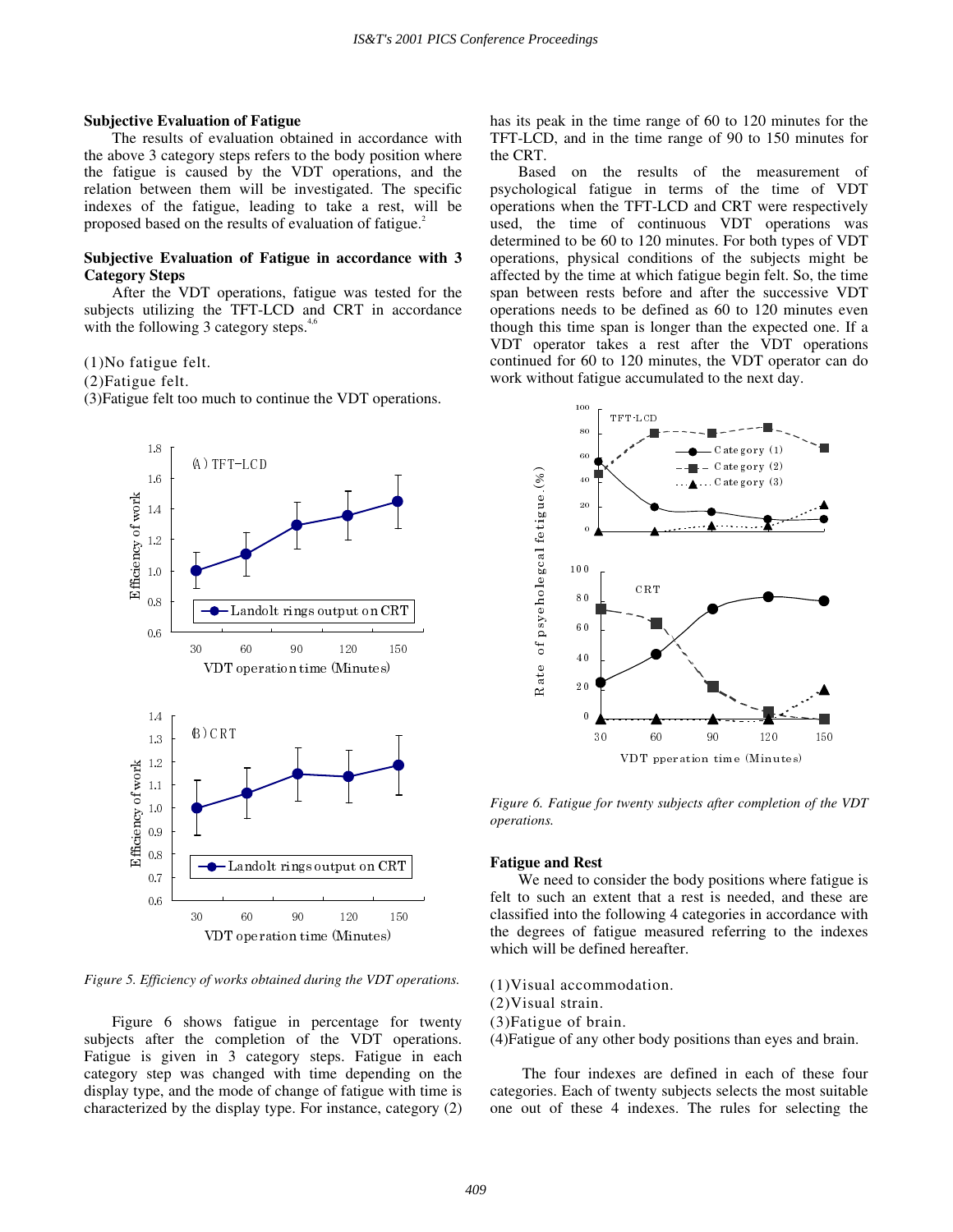indexes are as follows<sup>2</sup>: However, since each time span is defined as 60 to 120 minutes for the continuous VDT operations, both the fatigue and body positions where the fatigue have been recognized are to be considered hereafter.

(1)The fatigue of special type is increased to a great extent when the index before the VDT operations are performed is compared with that after the VDT operations are done.

(2)The occurrence of fatigue of special type is increased as the VDT operations continue for a long time.

(3)The occurrence of fatigue of special type seems to be in proposition to the time during which the VDT operations continue.

Based on the above rules, the index required for determining the time during which the VDT operations continue is to be selected in accordance with the body position where fatigue has been recognized.

Table 1 summarizes the results of the experimental studies when the tests were continuously carried out until the continuous VDT operations were stopped at the first time in a time of 60 to 120 minutes after the start of the VDT operations.<sup>1,2</sup> On Table 1, the specific index leading to take a rest is described in terms of the body position where fatigue has been recognized. Fatigue is considered as an averaged strain of the body since the strains are recognized

all over the respective body positions. The maximum and minimum rates of occurrence of the respective indexes have been given so that the fatigue leading to take a rest can be evaluated by the amplitude of the strains which have occurred in the respective body positions.

**Table 1. Occurrence of fatigue and indexes indicating fatigue leading to take a rest.** 

| Eye accommodation or Index of |             | Occurrence of specific    |                                     |
|-------------------------------|-------------|---------------------------|-------------------------------------|
| body positions where          | fatigue.    | index indicating fatigue. |                                     |
| fatigue has been              |             | TFT-LCD                   | <b>CRT</b>                          |
| recognized.                   |             | (%)                       | $(\%)$                              |
| Degradation of eye            | Eyes feel   | $30$ (Min.)               | $20 \left( \overline{Min.} \right)$ |
| accommodation                 | flickering. | 80 (Max.)                 | 60 (Max.)                           |
| Strain of eyes                | Eyes feel   | 45 (Min.)                 | 35 (Min.)                           |
|                               | pain.       | 65 (Max.)                 | 65 (Max.)                           |
| Strain of brain               | Brain feel  | 20 (Min.)                 | $15 \ (Min.)$                       |
|                               | dull.       | 75 (Max.)                 | 50 (Max.)                           |
| Body positions other          | Body feel   | 15 (Min.)                 | $15 \text{ (Min.)}$                 |
| than brain and eyes           | dull.       | 50 (Max.)                 | 40 (Max.)                           |



*Figure 7. Evaluation method of fatigue caused by VDT operations.*